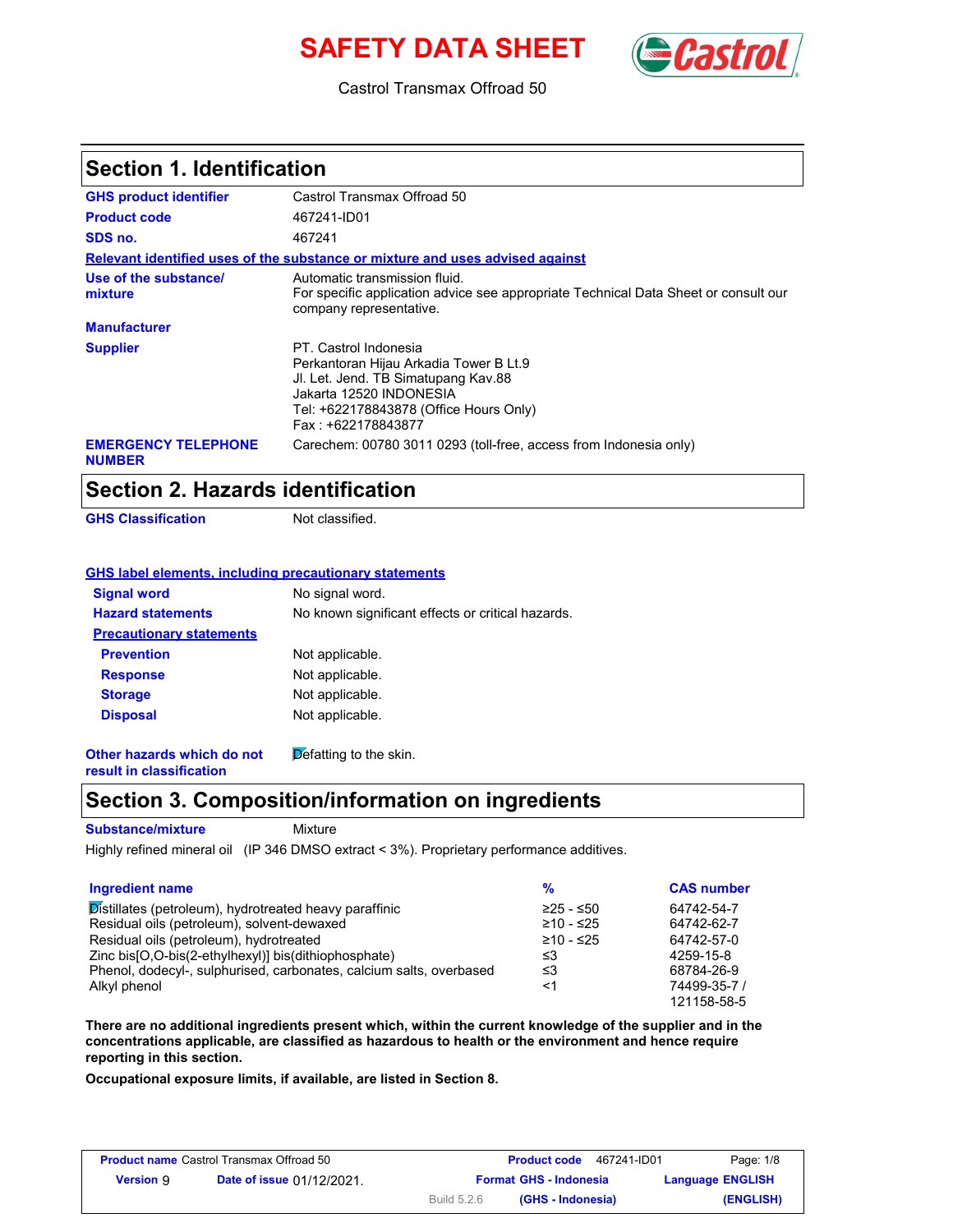## **Section 4. First aid measures**

| <b>Description of necessary first aid measures</b> |                                                                                                                                                                                                                                         |
|----------------------------------------------------|-----------------------------------------------------------------------------------------------------------------------------------------------------------------------------------------------------------------------------------------|
| <b>Inhalation</b>                                  | If inhaled, remove to fresh air. Get medical attention if symptoms occur.                                                                                                                                                               |
| <b>Ingestion</b>                                   | Do not induce vomiting unless directed to do so by medical personnel. Get medical<br>attention if symptoms occur.                                                                                                                       |
| <b>Skin contact</b>                                | Wash skin thoroughly with soap and water or use recognised skin cleanser.<br>Remove contaminated clothing and shoes. Wash clothing before reuse. Clean<br>shoes thoroughly before reuse. Get medical attention if symptoms occur.       |
| Eye contact                                        | In case of contact, immediately flush eyes with plenty of water for at least 15 minutes.<br>Eyelids should be held away from the eyeball to ensure thorough rinsing. Check for<br>and remove any contact lenses. Get medical attention. |
| <b>Protection of first-aiders</b>                  | No action shall be taken involving any personal risk or without suitable training.                                                                                                                                                      |

#### **Most important symptoms/effects, acute and delayed**

See Section 11 for more detailed information on health effects and symptoms.

|                            | Indication of immediate medical attention and special treatment needed, if necessary |
|----------------------------|--------------------------------------------------------------------------------------|
| <b>Specific treatments</b> | No specific treatment.                                                               |
| <b>Notes to physician</b>  | Treatment should in general be symptomatic and directed to relieving any effects.    |

## **Section 5. Firefighting measures**

| <b>Extinguishing media</b>                               |                                                                                                                                                                                                   |
|----------------------------------------------------------|---------------------------------------------------------------------------------------------------------------------------------------------------------------------------------------------------|
| <b>Suitable extinguishing</b><br>media                   | In case of fire, use foam, dry chemical or carbon dioxide extinguisher or spray.                                                                                                                  |
| <b>Unsuitable extinguishing</b><br>media                 | Do not use water jet.                                                                                                                                                                             |
| <b>Specific hazards arising</b><br>from the chemical     | In a fire or if heated, a pressure increase will occur and the container may burst.                                                                                                               |
| <b>Hazardous thermal</b><br>decomposition products       | Combustion products may include the following:<br>phosphorus oxides<br>carbon oxides $(CO, CO2)$ (carbon monoxide, carbon dioxide)<br>sulphur oxides (SO, SO <sub>2</sub> , etc.)                 |
| <b>Special protective actions</b><br>for fire-fighters   | No action shall be taken involving any personal risk or without suitable training.<br>Promptly isolate the scene by removing all persons from the vicinity of the incident if<br>there is a fire. |
| <b>Special protective</b><br>equipment for fire-fighters | Fire-fighters should wear positive pressure self-contained breathing apparatus<br>(SCBA) and full turnout gear.                                                                                   |

### **Section 6. Accidental release measures**

### **Personal precautions, protective equipment and emergency procedures**

| For non-emergency<br>personnel   | No action shall be taken involving any personal risk or without suitable training.<br>Evacuate surrounding areas. Keep unnecessary and unprotected personnel from<br>entering. Do not touch or walk through spilt material. Put on appropriate personal<br>protective equipment. Floors may be slippery; use care to avoid falling. |
|----------------------------------|-------------------------------------------------------------------------------------------------------------------------------------------------------------------------------------------------------------------------------------------------------------------------------------------------------------------------------------|
| For emergency responders         | If specialised clothing is required to deal with the spillage, take note of any<br>information in Section 8 on suitable and unsuitable materials. See also the<br>information in "For non-emergency personnel".                                                                                                                     |
| <b>Environmental precautions</b> | Avoid dispersal of spilt material and runoff and contact with soil, waterways, drains<br>and sewers. Inform the relevant authorities if the product has caused environmental<br>pollution (sewers, waterways, soil or air).                                                                                                         |

### **Methods and material for containment and cleaning up**

| Small spill |
|-------------|
|             |

Stop leak if without risk. Move containers from spill area. Absorb with an inert material and place in an appropriate waste disposal container. Dispose of via a licensed waste disposal contractor.

| <b>Product name Castrol Transmax Offroad 50</b> |                                  |             | 467241-ID01<br><b>Product code</b> | Page: 2/8               |
|-------------------------------------------------|----------------------------------|-------------|------------------------------------|-------------------------|
| <b>Version</b> 9                                | <b>Date of issue 01/12/2021.</b> |             | <b>Format GHS - Indonesia</b>      | <b>Language ENGLISH</b> |
|                                                 |                                  | Build 5.2.6 | (GHS - Indonesia)                  | (ENGLISH)               |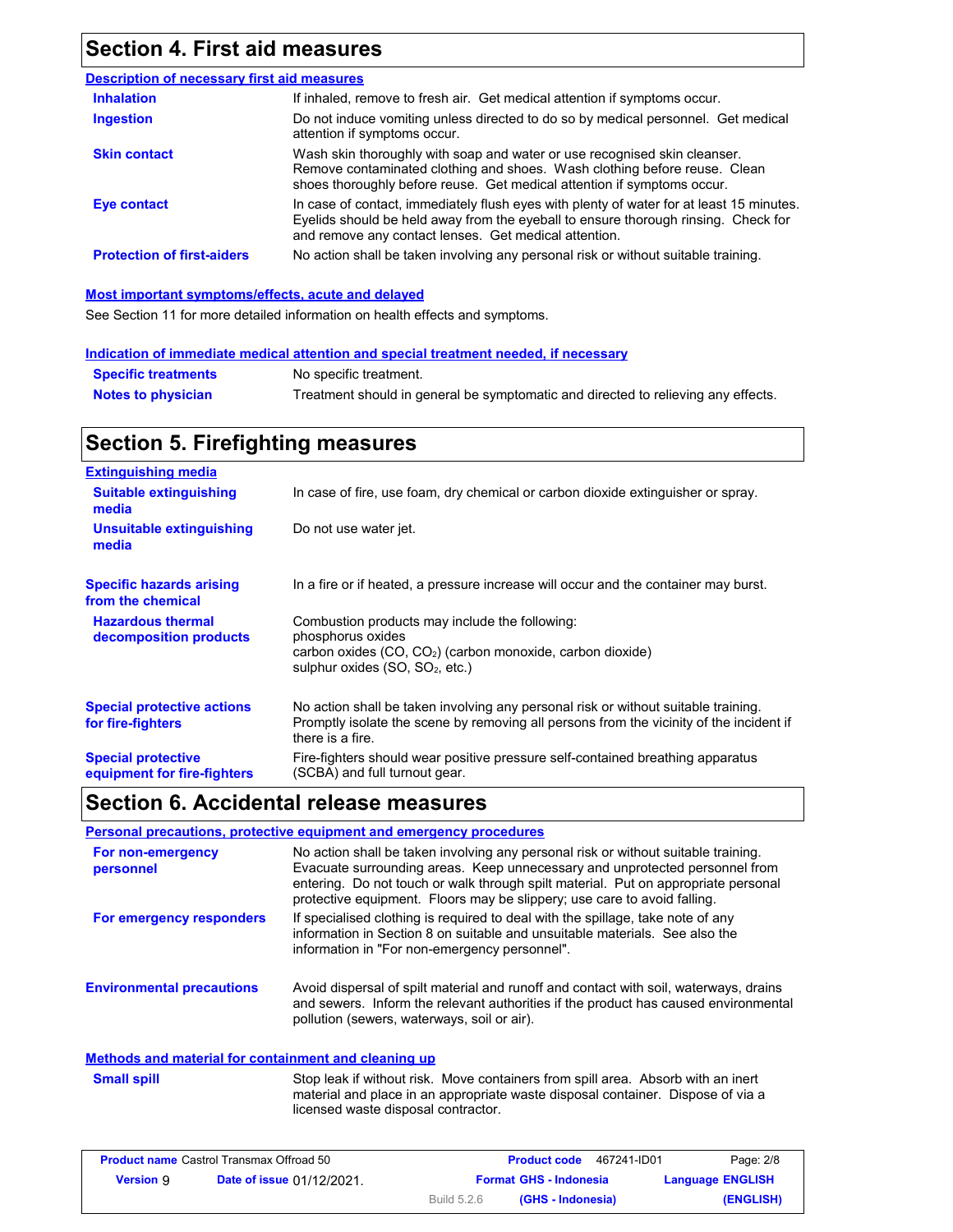### **Section 6. Accidental release measures**

**Large spill**

Stop leak if without risk. Move containers from spill area. Prevent entry into sewers, water courses, basements or confined areas. Contain and collect spillage with noncombustible, absorbent material e.g. sand, earth, vermiculite or diatomaceous earth and place in container for disposal according to local regulations. Dispose of via a licensed waste disposal contractor.

## **Section 7. Handling and storage**

| Put on appropriate personal protective equipment (see Section 8).                                                                                                                                                                                                                                                                                                                                                                                                                                                                                                                              |
|------------------------------------------------------------------------------------------------------------------------------------------------------------------------------------------------------------------------------------------------------------------------------------------------------------------------------------------------------------------------------------------------------------------------------------------------------------------------------------------------------------------------------------------------------------------------------------------------|
| Eating, drinking and smoking should be prohibited in areas where this material is<br>handled, stored and processed. Wash thoroughly after handling. Remove<br>contaminated clothing and protective equipment before entering eating areas. See<br>also Section 8 for additional information on hygiene measures.                                                                                                                                                                                                                                                                               |
| Store in accordance with local regulations. Store in original container protected from<br>direct sunlight in a dry, cool and well-ventilated area, away from incompatible<br>materials (see Section 10) and food and drink. Keep container tightly closed and<br>sealed until ready for use. Store and use only in equipment/containers designed for<br>use with this product. Containers that have been opened must be carefully resealed<br>and kept upright to prevent leakage. Do not store in unlabelled containers. Use<br>appropriate containment to avoid environmental contamination. |
|                                                                                                                                                                                                                                                                                                                                                                                                                                                                                                                                                                                                |
|                                                                                                                                                                                                                                                                                                                                                                                                                                                                                                                                                                                                |

## **Section 8. Exposure controls/personal protection**

### **Control parameters**

### **Occupational exposure limits**

| <b>Ingredient name</b>                                 | <b>Exposure limits</b>                                                                                                                                                                                                     |
|--------------------------------------------------------|----------------------------------------------------------------------------------------------------------------------------------------------------------------------------------------------------------------------------|
| Distillates (petroleum), hydrotreated heavy paraffinic | Minister of Labor of the Republic of<br>Indonesia (Indonesia).<br>TWA: 5 mg/m <sup>3</sup> 8 hours. Issued/Revised:<br>10/2011 Form: Mist<br>STEL: 10 mg/m <sup>3</sup> 15 minutes. Issued/<br>Revised: 11/2011 Form: Mist |
| Residual oils (petroleum), solvent-dewaxed             | Minister of Labor of the Republic of<br>Indonesia (Indonesia).<br>TWA: 5 mg/m <sup>3</sup> 8 hours. Issued/Revised:<br>10/2011 Form: Mist<br>STEL: 10 mg/m <sup>3</sup> 15 minutes. Issued/<br>Revised: 11/2011 Form: Mist |
| Residual oils (petroleum), hydrotreated                | Minister of Labor of the Republic of<br>Indonesia (Indonesia).<br>TWA: 5 mg/m <sup>3</sup> 8 hours. Issued/Revised:<br>10/2011 Form: Mist<br>STEL: 10 mg/m <sup>3</sup> 15 minutes. Issued/<br>Revised: 11/2011 Form: Mist |

| <b>Recommended monitoring</b><br>procedures       |                                  | If this product contains ingredients with exposure limits, personal, workplace<br>atmosphere or biological monitoring may be required to determine the effectiveness<br>of the ventilation or other control measures and/or the necessity to use respiratory<br>protective equipment. Reference should be made to appropriate monitoring<br>standards. Reference to national quidance documents for methods for the<br>determination of hazardous substances will also be required.                                                                                                                                                                                                                                                              |                               |  |                         |
|---------------------------------------------------|----------------------------------|--------------------------------------------------------------------------------------------------------------------------------------------------------------------------------------------------------------------------------------------------------------------------------------------------------------------------------------------------------------------------------------------------------------------------------------------------------------------------------------------------------------------------------------------------------------------------------------------------------------------------------------------------------------------------------------------------------------------------------------------------|-------------------------------|--|-------------------------|
| <b>Appropriate engineering</b><br><b>controls</b> |                                  | All activities involving chemicals should be assessed for their risks to health, to<br>ensure exposures are adequately controlled. Personal protective equipment should<br>only be considered after other forms of control measures (e.g. engineering controls)<br>have been suitably evaluated. Personal protective equipment should conform to<br>appropriate standards, be suitable for use, be kept in good condition and properly<br>maintained.<br>Your supplier of personal protective equipment should be consulted for advice on<br>selection and appropriate standards. For further information contact your national<br>organisation for standards.<br>Provide exhaust ventilation or other engineering controls to keep the relevant |                               |  |                         |
| <b>Product name Castrol Transmax Offroad 50</b>   |                                  |                                                                                                                                                                                                                                                                                                                                                                                                                                                                                                                                                                                                                                                                                                                                                  | Product code 467241-ID01      |  | Page: 3/8               |
| <b>Version</b> 9                                  | <b>Date of issue 01/12/2021.</b> |                                                                                                                                                                                                                                                                                                                                                                                                                                                                                                                                                                                                                                                                                                                                                  | <b>Format GHS - Indonesia</b> |  | <b>Language ENGLISH</b> |

Build 5.2.6

**(GHS - Indonesia) (ENGLISH)**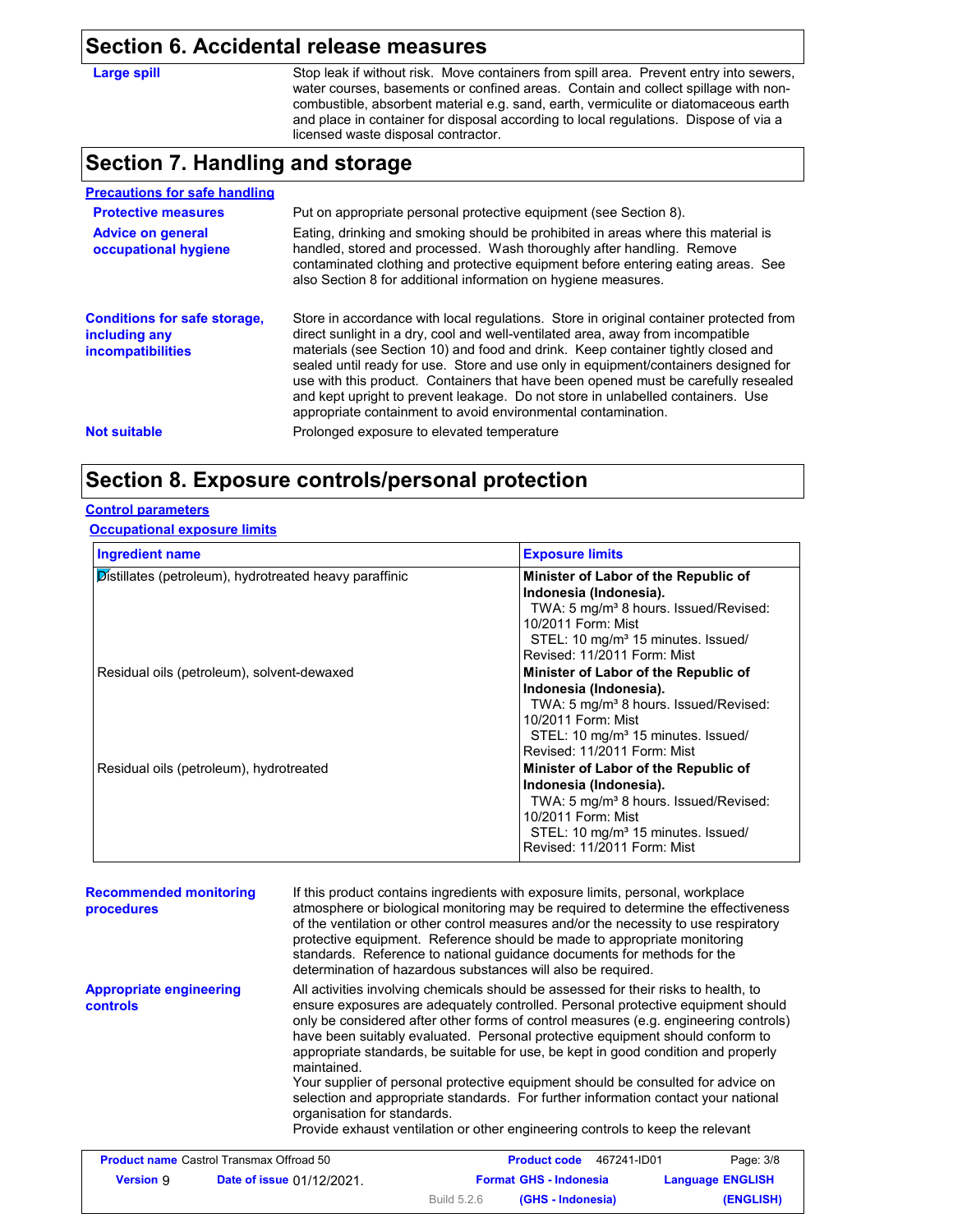# **Section 8. Exposure controls/personal protection**

|                                           | airborne concentrations below their respective occupational exposure limits.<br>The final choice of protective equipment will depend upon a risk assessment. It is<br>important to ensure that all items of personal protective equipment are compatible.                                                                                                                                                                                                                                                                                                                                                                                                                                                                                                                                       |
|-------------------------------------------|-------------------------------------------------------------------------------------------------------------------------------------------------------------------------------------------------------------------------------------------------------------------------------------------------------------------------------------------------------------------------------------------------------------------------------------------------------------------------------------------------------------------------------------------------------------------------------------------------------------------------------------------------------------------------------------------------------------------------------------------------------------------------------------------------|
| <b>Environmental exposure</b><br>controls | Emissions from ventilation or work process equipment should be checked to ensure<br>they comply with the requirements of environmental protection legislation. In some<br>cases, fume scrubbers, filters or engineering modifications to the process equipment<br>will be necessary to reduce emissions to acceptable levels.                                                                                                                                                                                                                                                                                                                                                                                                                                                                   |
| <b>Individual protection measures</b>     |                                                                                                                                                                                                                                                                                                                                                                                                                                                                                                                                                                                                                                                                                                                                                                                                 |
| <b>Hygiene measures</b>                   | Wash hands, forearms and face thoroughly after handling chemical products, before<br>eating, smoking and using the lavatory and at the end of the working period.<br>Appropriate techniques should be used to remove potentially contaminated clothing.<br>Wash contaminated clothing before reusing. Ensure that eyewash stations and<br>safety showers are close to the workstation location.                                                                                                                                                                                                                                                                                                                                                                                                 |
| <b>Eye/face protection</b>                | Safety glasses with side shields.                                                                                                                                                                                                                                                                                                                                                                                                                                                                                                                                                                                                                                                                                                                                                               |
| <b>Skin protection</b>                    |                                                                                                                                                                                                                                                                                                                                                                                                                                                                                                                                                                                                                                                                                                                                                                                                 |
| <b>Hand protection</b>                    | Wear protective gloves if prolonged or repeated contact is likely. Wear chemical<br>resistant gloves. Recommended: Nitrile gloves. The correct choice of protective<br>gloves depends upon the chemicals being handled, the conditions of work and use,<br>and the condition of the gloves (even the best chemically resistant glove will break<br>down after repeated chemical exposures). Most gloves provide only a short time of<br>protection before they must be discarded and replaced. Because specific work<br>environments and material handling practices vary, safety procedures should be<br>developed for each intended application. Gloves should therefore be chosen in<br>consultation with the supplier/manufacturer and with a full assessment of the<br>working conditions. |
| <b>Skin protection</b>                    | Use of protective clothing is good industrial practice.<br>Personal protective equipment for the body should be selected based on the task<br>being performed and the risks involved and should be approved by a specialist<br>before handling this product.<br>Cotton or polyester/cotton overalls will only provide protection against light<br>superficial contamination that will not soak through to the skin. Overalls should be<br>laundered on a regular basis. When the risk of skin exposure is high (e.g. when<br>cleaning up spillages or if there is a risk of splashing) then chemical resistant aprons<br>and/or impervious chemical suits and boots will be required.                                                                                                           |
| <b>Respiratory protection</b>             | In case of insufficient ventilation, wear suitable respiratory equipment.<br>The correct choice of respiratory protection depends upon the chemicals being<br>handled, the conditions of work and use, and the condition of the respiratory<br>equipment. Safety procedures should be developed for each intended application.<br>Respiratory protection equipment should therefore be chosen in consultation with<br>the supplier/manufacturer and with a full assessment of the working conditions.                                                                                                                                                                                                                                                                                           |

## **Section 9. Physical and chemical properties**

The conditions of measurement of all properties are at standard temperature and pressure unless otherwise indicated.

| Liguid.                                                                               |
|---------------------------------------------------------------------------------------|
| Amber.                                                                                |
| Not available.                                                                        |
| Not available.                                                                        |
| Not applicable.                                                                       |
| Not available.                                                                        |
| Not available.                                                                        |
| Closed cup: 232°C (449.6°F) [Pensky-Martens]<br>Open cup: >220°C (>428°F) [Cleveland] |
| Not available.                                                                        |
| Not applicable. Based on - Physical state                                             |
| Not available.                                                                        |
|                                                                                       |

### **Vapour pressure**

|           | <b>Product name Castrol Transmax Offroad 50</b> |                    | 467241-ID01<br><b>Product code</b> | Page: 4/8               |
|-----------|-------------------------------------------------|--------------------|------------------------------------|-------------------------|
| Version 9 | <b>Date of issue 01/12/2021.</b>                |                    | <b>Format GHS - Indonesia</b>      | <b>Language ENGLISH</b> |
|           |                                                 | <b>Build 5.2.6</b> | (GHS - Indonesia)                  | (ENGLISH)               |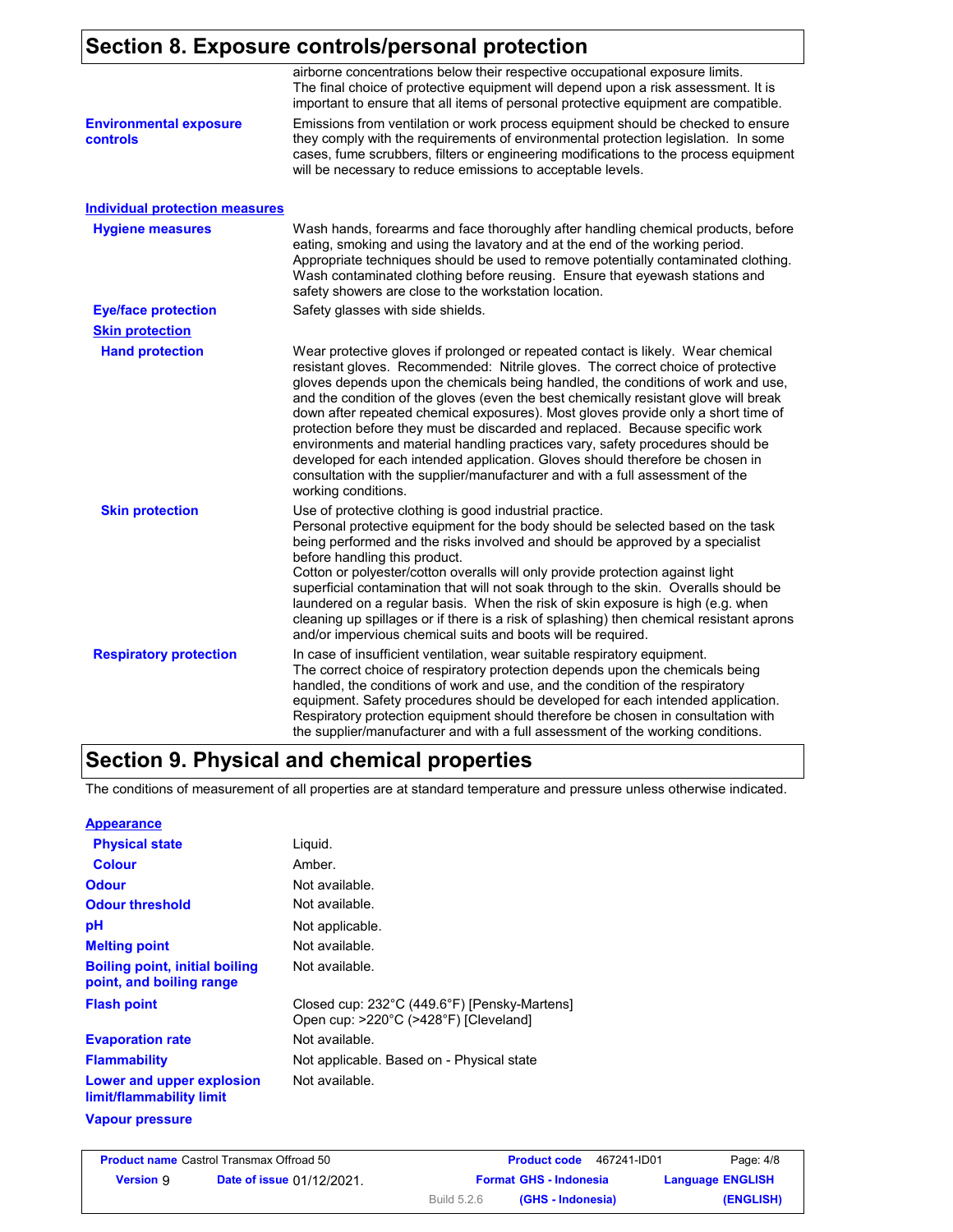| Section 9. Physical and chemical properties                    |                                                                                                                                          |        |                         |                    |                         |     |               |
|----------------------------------------------------------------|------------------------------------------------------------------------------------------------------------------------------------------|--------|-------------------------|--------------------|-------------------------|-----|---------------|
|                                                                |                                                                                                                                          |        | Vapour Pressure at 20°C |                    | Vapour pressure at 50°C |     |               |
|                                                                | <b>Ingredient name</b>                                                                                                                   | mm Hg  | kPa                     | <b>Method</b>      | mm<br>Hg                | kPa | <b>Method</b> |
|                                                                | Distillates (petroleum),<br>hydrotreated heavy<br>paraffinic                                                                             | 80.08  | < 0.011                 | <b>ASTM D 5191</b> |                         |     |               |
|                                                                | Residual oils<br>(petroleum), solvent-<br>dewaxed                                                                                        | < 0.08 | < 0.011                 | <b>ASTM D 5191</b> |                         |     |               |
|                                                                | Residual oils<br>(petroleum),<br>hydrotreated                                                                                            | < 0.08 | < 0.011                 | <b>ASTM D 5191</b> |                         |     |               |
|                                                                | Zinc bis[O,O-bis<br>(2-ethylhexyl)] bis<br>(dithiophosphate)                                                                             | 0      | 0                       | EU A.4             | 10                      | 0   | EU A.4        |
| <b>Relative vapour density</b>                                 | Not available.                                                                                                                           |        |                         |                    |                         |     |               |
| <b>Density</b>                                                 | $\leq$ 1000 kg/m <sup>3</sup> (<1 g/cm <sup>3</sup> ) at 15 <sup>°</sup> C                                                               |        |                         |                    |                         |     |               |
| <b>Relative density</b>                                        | Not available.                                                                                                                           |        |                         |                    |                         |     |               |
| <b>Solubility</b>                                              | insoluble in water.                                                                                                                      |        |                         |                    |                         |     |               |
| <b>Partition coefficient: n-</b><br>octanol/water              | Mot applicable.                                                                                                                          |        |                         |                    |                         |     |               |
| <b>Auto-ignition temperature</b>                               | Not available.                                                                                                                           |        |                         |                    |                         |     |               |
| <b>Decomposition temperature</b>                               | Not available.                                                                                                                           |        |                         |                    |                         |     |               |
| <b>Viscosity</b>                                               | Kinematic: 205.1 mm <sup>2</sup> /s (205.1 cSt) at 40 $^{\circ}$ C<br>Kinematic: 17.5 to 19 mm <sup>2</sup> /s (17.5 to 19 cSt) at 100°C |        |                         |                    |                         |     |               |
| <b>Particle characteristics</b><br><b>Median particle size</b> | Mot applicable.                                                                                                                          |        |                         |                    |                         |     |               |

# **Section 10. Stability and reactivity**

| <b>Reactivity</b>                            | No specific test data available for this product. Refer to Conditions to avoid and<br>Incompatible materials for additional information.                                |  |  |
|----------------------------------------------|-------------------------------------------------------------------------------------------------------------------------------------------------------------------------|--|--|
| <b>Chemical stability</b>                    | The product is stable.                                                                                                                                                  |  |  |
| <b>Possibility of hazardous</b><br>reactions | Under normal conditions of storage and use, hazardous reactions will not occur.<br>Under normal conditions of storage and use, hazardous polymerisation will not occur. |  |  |
| <b>Conditions to avoid</b>                   | Avoid all possible sources of ignition (spark or flame).                                                                                                                |  |  |
| Incompatible materials                       | Reactive or incompatible with the following materials: oxidising materials.                                                                                             |  |  |
| <b>Hazardous decomposition</b><br>products   | Under normal conditions of storage and use, hazardous decomposition products<br>should not be produced.                                                                 |  |  |

# **Section 11. Toxicological information**

### **Information on toxicological effects**

| <b>Information on likely routes</b><br>of exposure | Routes of entry anticipated: Dermal, Inhalation.                                                    |
|----------------------------------------------------|-----------------------------------------------------------------------------------------------------|
| <b>Potential acute health effects</b>              |                                                                                                     |
| Eye contact                                        | No known significant effects or critical hazards.                                                   |
| <b>Inhalation</b>                                  | Vapour inhalation under ambient conditions is not normally a problem due to low<br>vapour pressure. |
| <b>Skin contact</b>                                | Defatting to the skin. May cause skin dryness and irritation.                                       |
| <b>Ingestion</b>                                   | No known significant effects or critical hazards.                                                   |

### **Symptoms related to the physical, chemical and toxicological characteristics Inhalation** May be harmful by inhalation if exposure to vapour, mists or fumes resulting from thermal decomposition products occurs. **Eye contact** No specific data.

|                  | <b>Product name Castrol Transmax Offroad 50</b> |                    | <b>Product code</b><br>467241-ID01 | Page: 5/8               |
|------------------|-------------------------------------------------|--------------------|------------------------------------|-------------------------|
| <b>Version 9</b> | <b>Date of issue 01/12/2021.</b>                |                    | <b>Format GHS - Indonesia</b>      | <b>Language ENGLISH</b> |
|                  |                                                 | <b>Build 5.2.6</b> | (GHS - Indonesia)                  | (ENGLISH)               |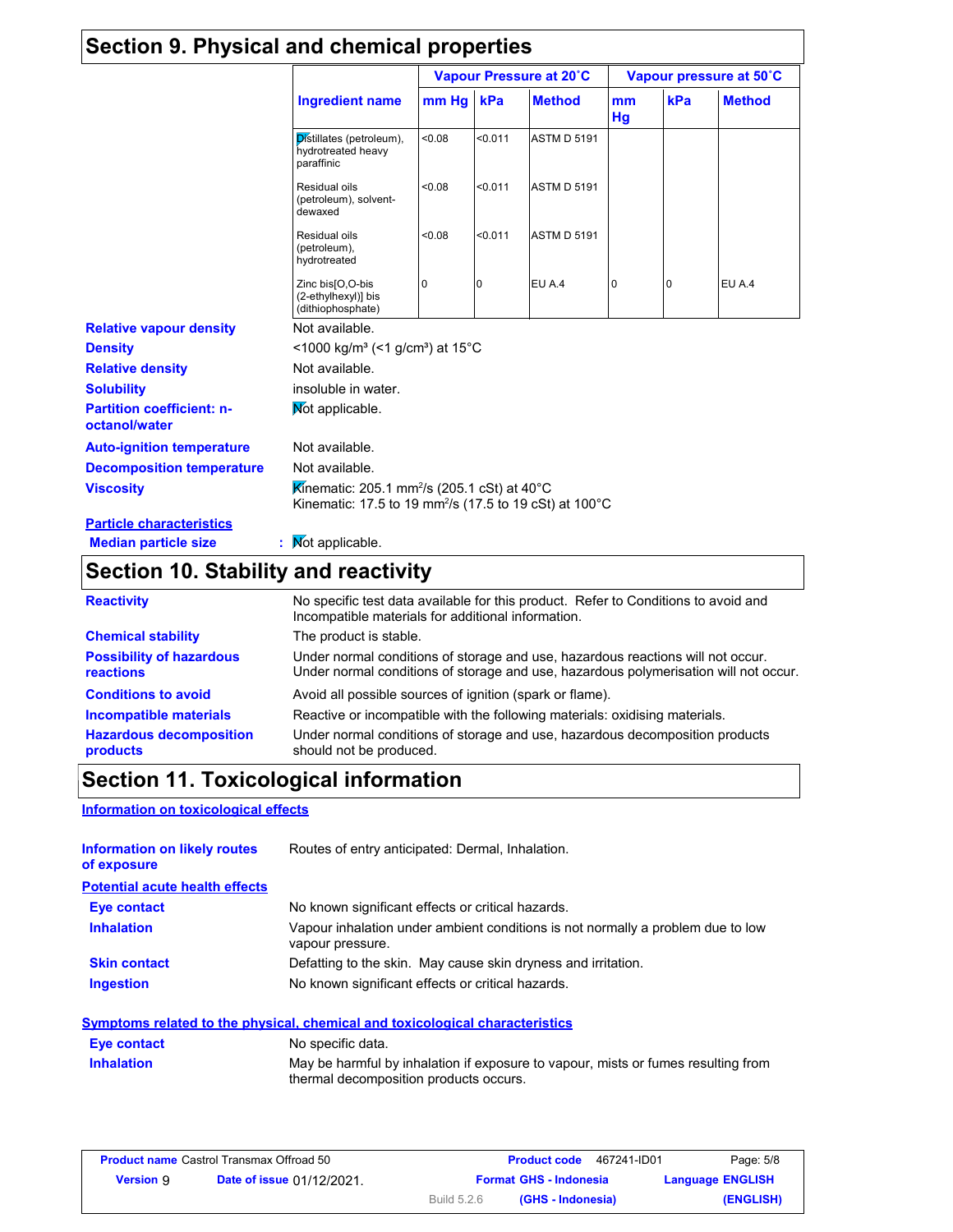# **Section 11. Toxicological information**

| <b>Skin contact</b>                   | Adverse symptoms may include the following:<br>irritation                                                         |
|---------------------------------------|-------------------------------------------------------------------------------------------------------------------|
|                                       | dryness                                                                                                           |
|                                       | cracking                                                                                                          |
| <b>Ingestion</b>                      | No specific data.                                                                                                 |
|                                       | Delayed and immediate effects as well as chronic effects from short and long-term exposure                        |
| Eye contact                           | Potential risk of transient stinging or redness if accidental eye contact occurs.                                 |
| <b>Inhalation</b>                     | Overexposure to the inhalation of airborne droplets or aerosols may cause irritation<br>of the respiratory tract. |
| <b>Skin contact</b>                   | Prolonged or repeated contact can defat the skin and lead to irritation, cracking and/<br>or dermatitis.          |
| <b>Ingestion</b>                      | Ingestion of large quantities may cause nausea and diarrhoea.                                                     |
| <b>Short term exposure</b>            |                                                                                                                   |
| <b>Potential immediate</b><br>effects | Not available.                                                                                                    |
| <b>Potential delayed effects</b>      | Not available.                                                                                                    |
| Long term exposure                    |                                                                                                                   |
| <b>Potential immediate</b><br>effects | Not available.                                                                                                    |
| <b>Potential delayed effects</b>      | Not available.                                                                                                    |
| <b>General</b>                        | No known significant effects or critical hazards.                                                                 |
| <b>Carcinogenicity</b>                | No known significant effects or critical hazards.                                                                 |
| <b>Mutagenicity</b>                   | No known significant effects or critical hazards.                                                                 |
| <b>Teratogenicity</b>                 | No known significant effects or critical hazards.                                                                 |
| <b>Developmental effects</b>          | No known significant effects or critical hazards.                                                                 |
| <b>Fertility effects</b>              | No known significant effects or critical hazards.                                                                 |

### **Numerical measures of toxicity**

Not available. **Acute toxicity estimates**

# **Section 12. Ecological information**

**Environmental effects** No known significant effects or critical hazards.

 $\hat{\mathbf{I}}$ 

### **Persistence/degradability**

Expected to be biodegradable.

### **Bioaccumulative potential**

This product is not expected to bioaccumulate through food chains in the environment.

 $\mathbf{I}$ 

| <b>Mobility in soil</b>                               |                                                                                                                           |
|-------------------------------------------------------|---------------------------------------------------------------------------------------------------------------------------|
| <b>Soil/water partition</b><br>coefficient $(K_{oc})$ | Not available.                                                                                                            |
| <b>Mobility</b>                                       | Spillages may penetrate the soil causing ground water contamination.                                                      |
| <b>Other adverse effects</b>                          | No known significant effects or critical hazards.                                                                         |
| <b>Other ecological information</b>                   | Spills may form a film on water surfaces causing physical damage to organisms.<br>Oxygen transfer could also be impaired. |

|                  | <b>Product name Castrol Transmax Offroad 50</b> |             | 467241-ID01<br><b>Product code</b> | Page: 6/8               |
|------------------|-------------------------------------------------|-------------|------------------------------------|-------------------------|
| <b>Version 9</b> | <b>Date of issue 01/12/2021</b>                 |             | <b>Format GHS - Indonesia</b>      | <b>Language ENGLISH</b> |
|                  |                                                 | Build 5.2.6 | (GHS - Indonesia)                  | (ENGLISH)               |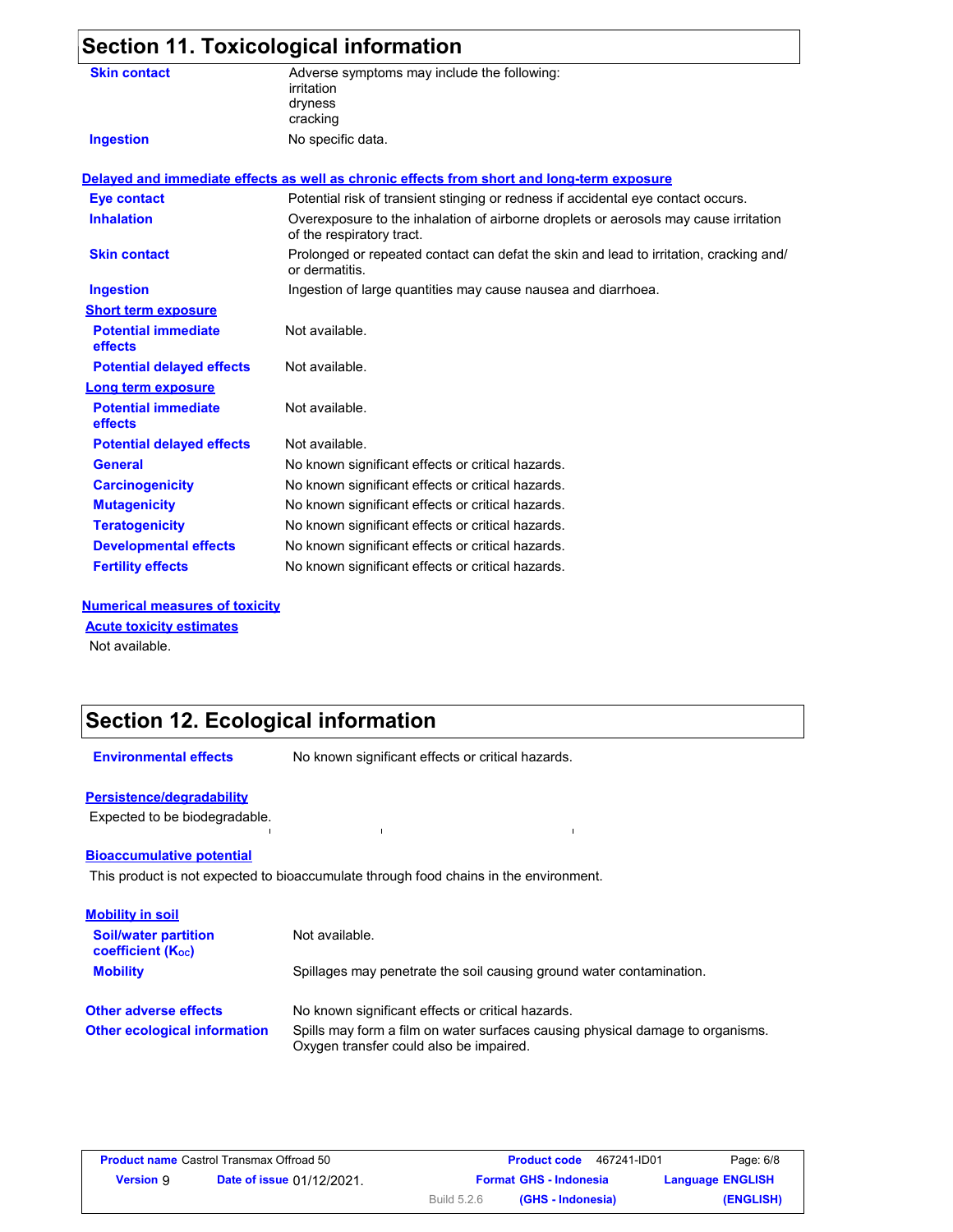### **Section 13. Disposal considerations**

**Disposal methods** The generation of waste should be avoided or minimised wherever possible. Significant quantities of waste product residues should not be disposed of via the foul sewer but processed in a suitable effluent treatment plant. Dispose of surplus and non-recyclable products via a licensed waste disposal contractor. Disposal of this product, solutions and any by-products should at all times comply with the requirements of environmental protection and waste disposal legislation and any regional local authority requirements. Waste packaging should be recycled. Incineration or landfill should only be considered when recycling is not feasible. This material and its container must be disposed of in a safe way. Empty containers or liners may retain some product residues. Avoid dispersal of spilt material and runoff and contact with soil, waterways, drains and sewers.

## **Section 14. Transport information**

|                                        | <b>IMDG</b>              | <b>IATA</b>              |
|----------------------------------------|--------------------------|--------------------------|
| <b>UN number</b>                       | Not regulated.           | Not regulated.           |
| <b>UN proper</b><br>shipping name      | $\overline{\phantom{a}}$ | $\overline{\phantom{a}}$ |
| <b>Transport hazard</b><br>class(es)   | $\overline{\phantom{a}}$ | $\overline{\phantom{a}}$ |
| <b>Packing group</b>                   | $\blacksquare$           | $\overline{\phantom{a}}$ |
| <b>Environmental</b><br><b>hazards</b> | No.                      | No.                      |
| <b>Additional</b><br>information       | ٠                        | $\overline{\phantom{a}}$ |

**Special precautions for user** Not available.

## **Section 15. Regulatory information**

### **Law No. 74/2001 - Banned**

None of the components are listed.

#### **Law No. 74/2001 - Restricted**

None of the components are listed.

### **Ministry of Health - Law No. 472/Menkes/Per/V/1996**

### **Carcinogen**

None of the components are listed.

#### **Corrosive**

None of the components are listed.

#### **Irritation**

None of the components are listed.

#### **Mutagen**

None of the components are listed.

### **Oxidiser**

None of the components are listed.

**Poison** None of the components are listed.

**Teratogen** None of the components are listed.

### **International lists**

| <b>Product name</b> Castrol Transmax Offroad 50 |                                  |                               | <b>Product code</b> | 467241-ID01 | Page: 7/8               |
|-------------------------------------------------|----------------------------------|-------------------------------|---------------------|-------------|-------------------------|
| <b>Version</b> 9                                | <b>Date of issue 01/12/2021.</b> | <b>Format GHS - Indonesia</b> |                     |             | <b>Language ENGLISH</b> |
|                                                 |                                  | Build 5.2.6                   | (GHS - Indonesia)   |             | (ENGLISH)               |